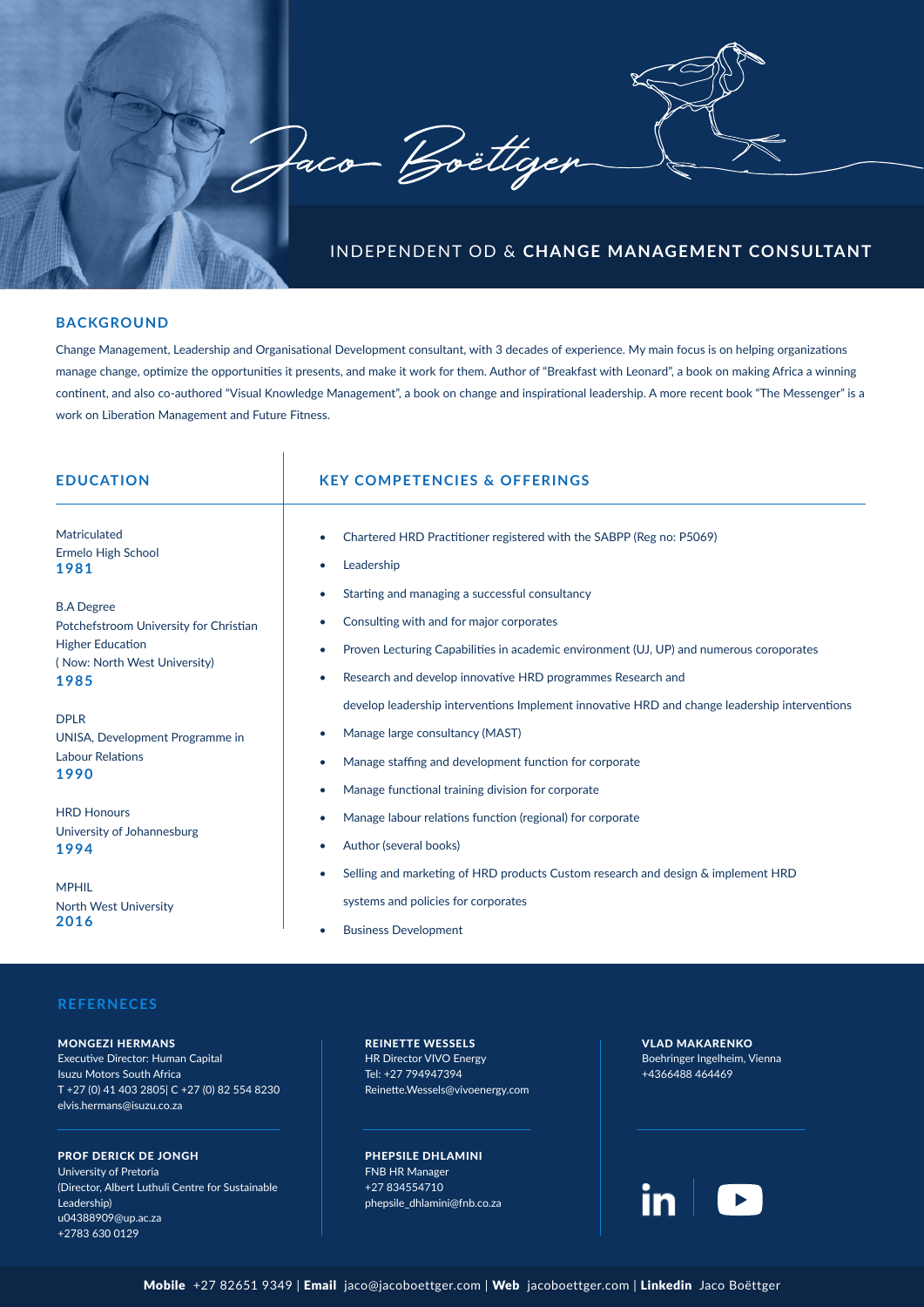# **WORK EXPERIENCE**

# **DIRECTOR SINCE 2013/CEO 2018 HRE CONSULTING (HUMAN RECOURSES EMPOWERMENT GROUP) 2013 - 2020**

**International Consulting in the field of Organisational Development, Change Management and Leadership**

# **FOUNDER / CEO JACO BOËTTGER & ASSOCIATES 2007 - 2013**

**International OD and Change Management Consultant (Worked in 27 Countries) Work in association with HRE Group (pty) Ltd**

# **FOUNDER / MANAGING DIRECTOR MINDMAN (PTY) LTD 1998 - 2007**

- **• Consulted with major corporates in South Africa, on Training and Development and Change Management**
- **• Managed the company**
- **• Researched and compiled various training programmes Co-authored book on Inspirational Leadership Consulted internationally**

# **LECTURER RAU (UJ) 1997 - 1998**

**Structured learning experiences: Analysis and design for Honours Degree students**

# **MANAGING DIRECTOR MAST TRAINING CONSULTANTS 1995 - 1998**

### **JOINED 1995 AS CONSULTANT**

- **• Designed training programmes**
- **• Lectured**
- **• Sales**

### **MANAGING DIRECTOR**

- **• Manage MAST RSA, Mauritius, Namibia**
- **• Sales**
- **• Strategic Planning Consultant**
- **• Lecturing**
- **• Design and develop HRD Interventions**

### **REGIONAL MANAGER GAUTENG IN 1996**

- **• Manage region**
- **• Consulting**
- **• Sales**

# **SENIOR MANAGER SA POST OFFICE 1994 - 1995**

**Responsible for all staffing and development in SA Post Office**

**MANAGER SA POST OFFICE 1993 - 1994**

**Responsible for all functional training in SA Post Office**

# **LABOUR RELATIONS ADVISOR (MANAGER) SA POST OFFICE 1990 - 1992**

- **• Responsible for labour relations function in SAPO central region**
- **• Included training**
- **• Disciplinary hearings**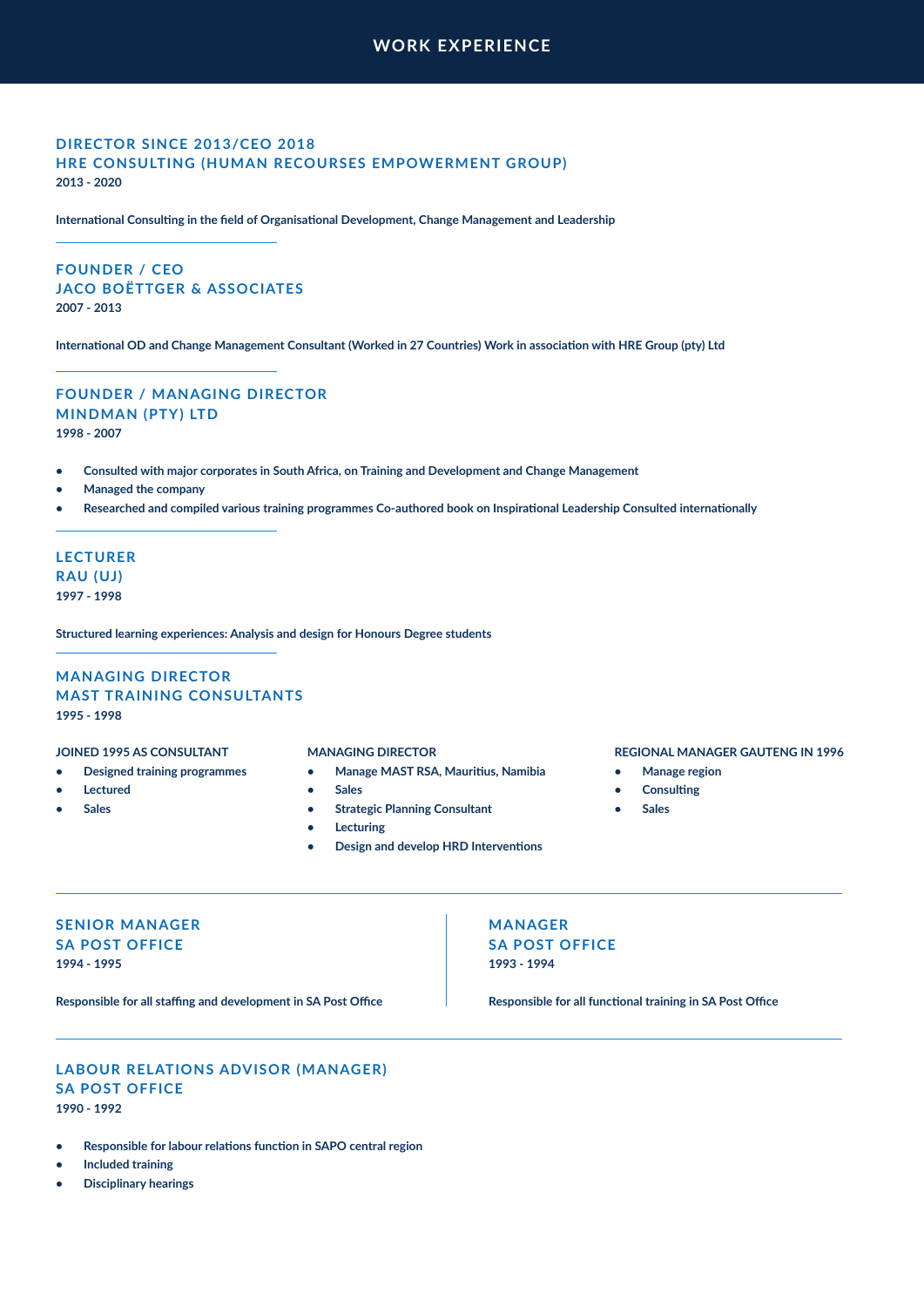# **PORTFOLIO**

### **Author of Several Books and Articles:**

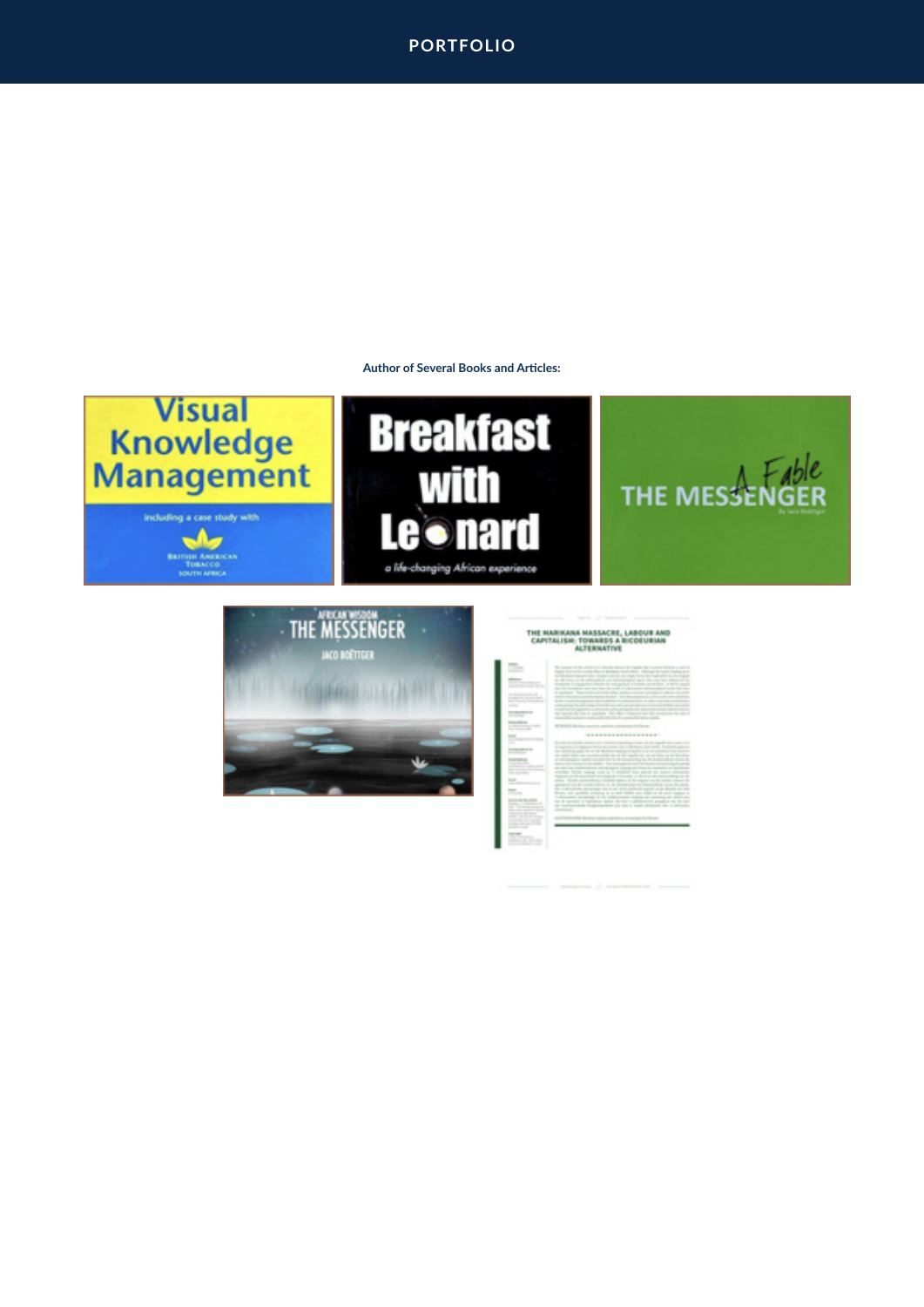## **DISCOVER YOUR VOICE**

**Corporate training product "Discover Your Voice" in association with Multi SAMA winning artist, Leon Gropp**

**Implementing "Future Fit" models and change management values in companies with the aid of music. Major clients include:**

- **• BAT (British American Tobacco)**
- **• Old Mutual**
- **• Sanlam**
- **• Capitec**
- **• Standard Bank**
- **• Wesbank (Namibia)**
- **• Air Angola**

Jaco-Boëttgen

# **DISCOVER YOUR VOICE The power of Alignment and Authenticity**

### **1.BACKGROUND & PURPOSE OF INTERVENTION**

**Discover your Voice is a liberating and empowering musical journey that facilitates the discovery of the magic and energy that the ALIGNMENT of who you are, and what you do, unleashes. It is about discovering and spreading your music, your passion, your authenticity and your voice. This innovative session has helped many individuals to discover their true passion and empowered them and their organisations. Our goal with this intervention is that the words of Oliver Wendell Holmes: "Most of us go to our graves with our music still inside us, unplayed" does not become true for delegates attending their session. ( 3 hour intervention)**

### **2. OUTCOMES and BENEFITS of the INTERVENTION**

**The intended outcomes/benefits of the intervention can best be described by listing the desired characteristics of Future Fit individuals, they:**

- **• Are adaptable and agile**
- **• Have a positive attitude**
- **• Anticipate future changes and prepare for it(pro-active)**
- **• Have higher levels of self –efficacy**
- **• Have an Internal Locus of Control( Take responsibility)**
- **• Practice lifelong learning**
- **• Have a personal future vision**
- **• Have short and long term goals which they pursue actively**
- **• Prepare themselves for a broad area of competence**
- **• Place their security in their own abilities and competencies.**
- **• Align who they are with what they do!**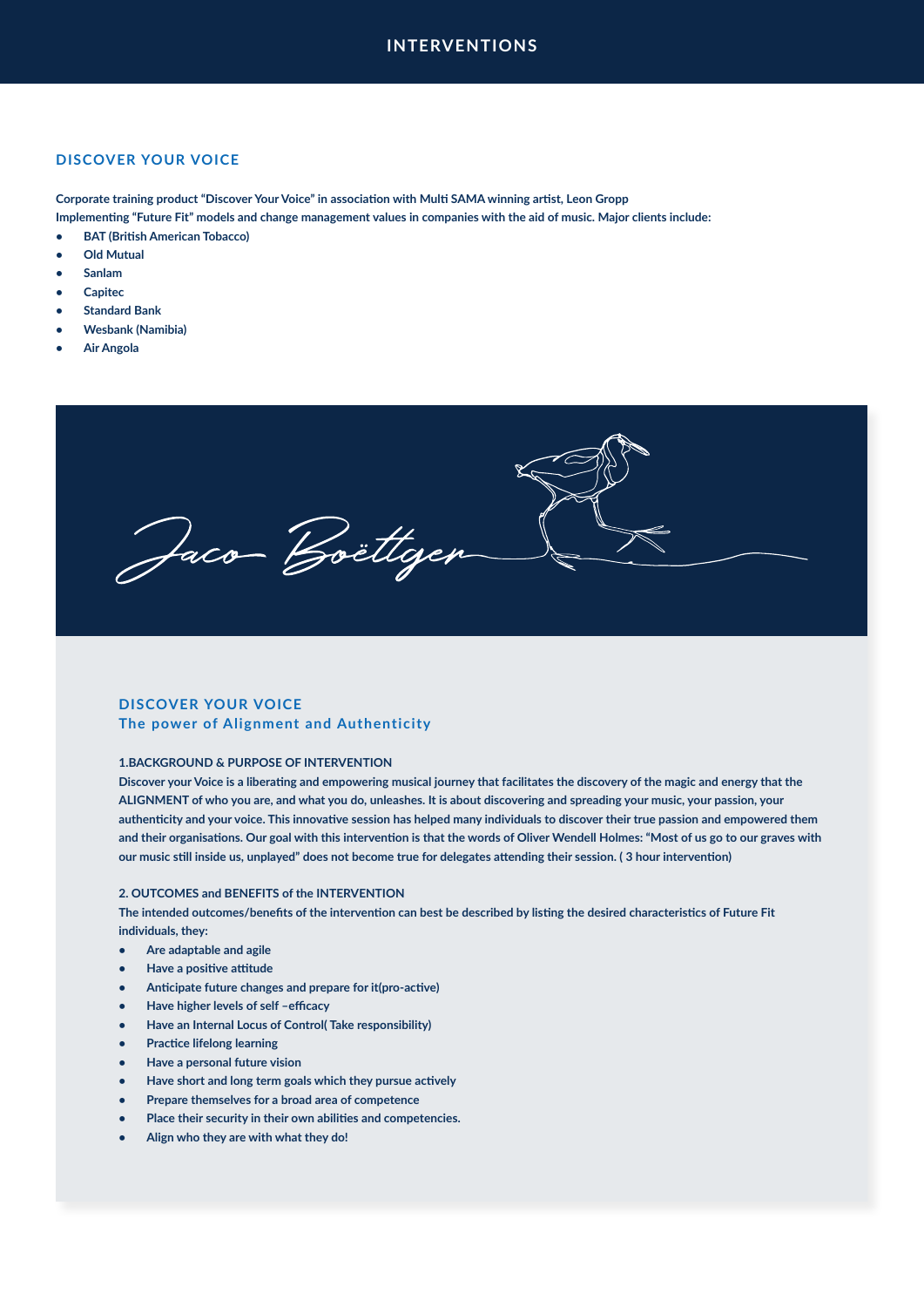### **PERSONAL BRANDING**

**Developed and intervention and Personal Branding Credibility Cube, that is centered around six pillars of Brand Credibility. This initiative has been successfully implemented in divisions of:**

- **• Old Mutual**
- **• Glacier**
- **• Distell**
- **• BAT**



### **PERONAL BRANDING**

### **1.BACKGROUND & PURPOSE OF INTERVENTION**

**The Personal Branding intervention facilitates the discovery of the delegates that they are their own brand. That their success in life and in their careers are 100% linked to quality of their personal brand. Just like any other brand out there , perceptions plays an important role in the value and gravitas of the specific brand. The mere observation of a brand flashing by on a billboard when we are driving evokes emotions. Sometimes positive feelings like acceptance ,affection , admiration or even admiration. But it can also evoke negative feelings associated with the brand like anger, resentment and disgust. The same is true with Personal Brands...just a mention of a person's name will evoke emotions from anyone who has interacted with the individual. Sustainably successful individuals are acutely aware of this. They take pride in their reputation and always try to build and grow that reputation. Just like a personal brand is build up over years by an individual, a company's brand is build up by the collective effort of every single employee. People that do not care about how they leave others feeling after interacting with them will hardly have the ability to understand that dealing with a company leaves every client with a distinct perception of the brand....the collective. persona. To create a world class and amazing collective brand you need world class and amazing individuals.**

### **2. OUTCOMES and BENEFITS of the INTERVENTION**

**After attending this interventions delegates will:**

**Understand the crucial importance of taking personal responsibility and ownership of your life and career in an ever changing and unpredictable post-modern world**

**Be able to measure and manage their brand credibility with the "credibility cube" as a tool.**

**Grasp that a career path is but what you do with the opportunity given to you when you are employed**

**Be able to describe and verbalise their own brand in terms of their unique value proposition**

**Have an action plan for personal brand enhancement and development**

**Have the tools to become agile, resilient future fit individuals.**

**Remain positive and productive during uncertain and unpredictable times because they understand the importance of a positive, anti -fragile resilient personal brand reputation as paramount to survive and excel.**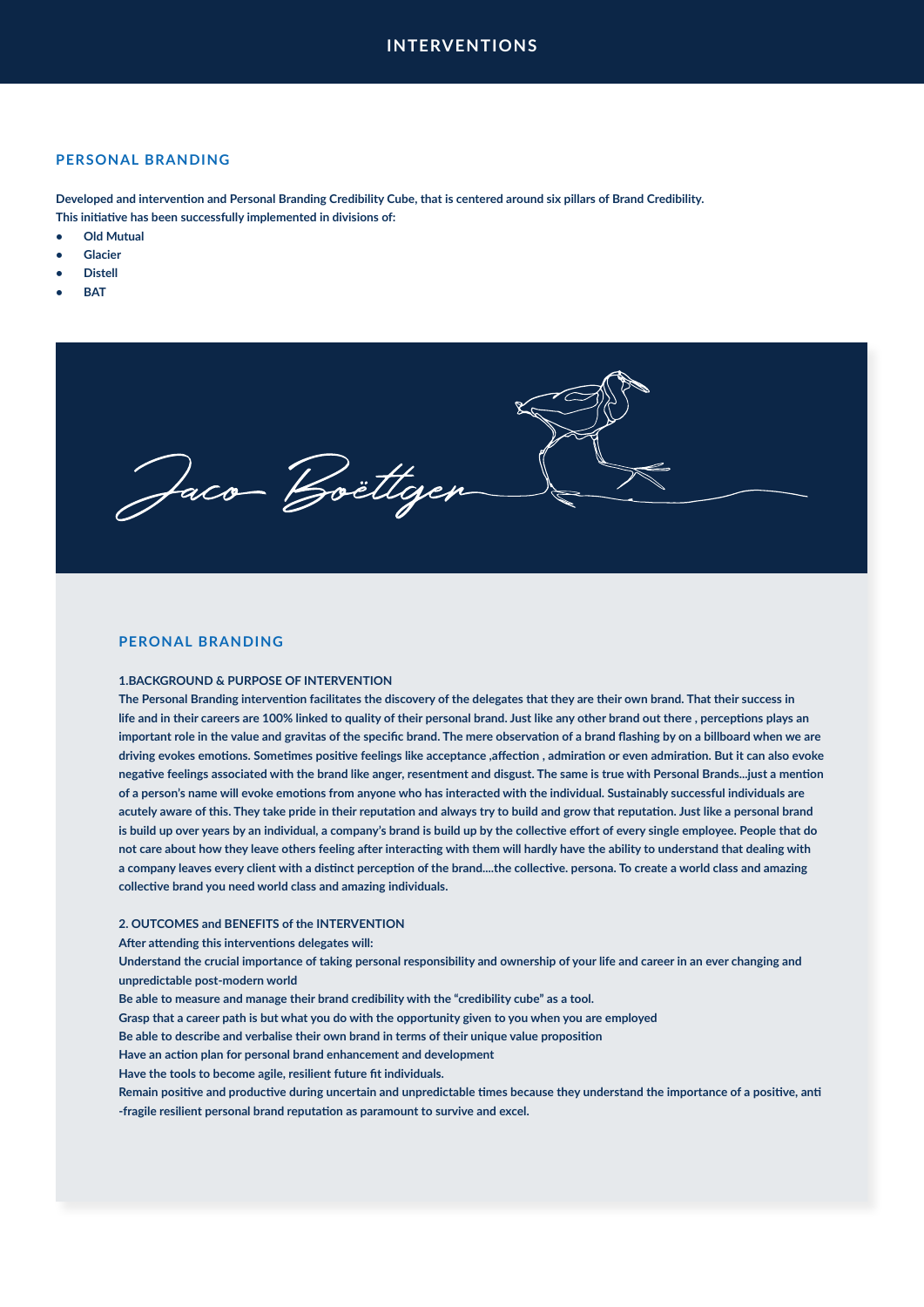# **PREPARING FOR TOMORROW**

**The ability to manage and lead with Future Fitness, is the ability to survive and excel in an incredibly fast changing world of work. It is about embracing a new paradigm concerning life and career management. Today, being good at what you do is simply not good enough…you need to be GREAT in order to set yourself and your company apart from your (many) competitors! This requires operating at the NEXT LEVEL… to become a FUTURE FIT Leaders and Managers! This program was designed to help achieve exactly that! This program was successfully presented in organisations in more than 25 countries. Amongst others:**

- **• Boehringer Ingelheim**
- **• British American Tobacco**
- **• VIVO Energy**
- **• ISUZU**
- **• Insidedata**
- **• First National Bank**
- **• Distell**



### **PREPARING FOR TOMORROW A CHANGE READINESS PROGRAM**

### **1.BACKGROUND & PURPOSE OF INTERVENTION.**

**The ability to cope with change, or Future Fitness, is the ability to survive and excel in an incredibly fast changing world of work. It is about embracing a new paradigm about life-and-career planning in an altogether new global environment. The "Preparing for Tomorrow" program is a one day intervention designed to help individuals and the organisation to not only cope with massive change....but to thrive in it.**

### **2. OUTCOMES and BENEFITS of the INTERVENTION**

**The benefits of the intervention can best be described by listing the desired characteristics of Future Fit individuals, they:**

- **• Have a positive attitude**
- **• Know themselves**
- **• Are agile and resilient**
- **• Anticipate future changes and prepare for it( pro-active)**
- **• Have higher levels of self –efficacy**
- **• Are Leaders at all Levels**
- **• Have an Internal Locus of Control/Take responsibility**
- **• Place their security in their own abilities and competencies.**
- **• Practice lifelong learning**
- **• Have a personal future vision**
- **• Have short and long term goals which they pursue actively**
- **• Are Disciplined individuals**
- **• Are great team members**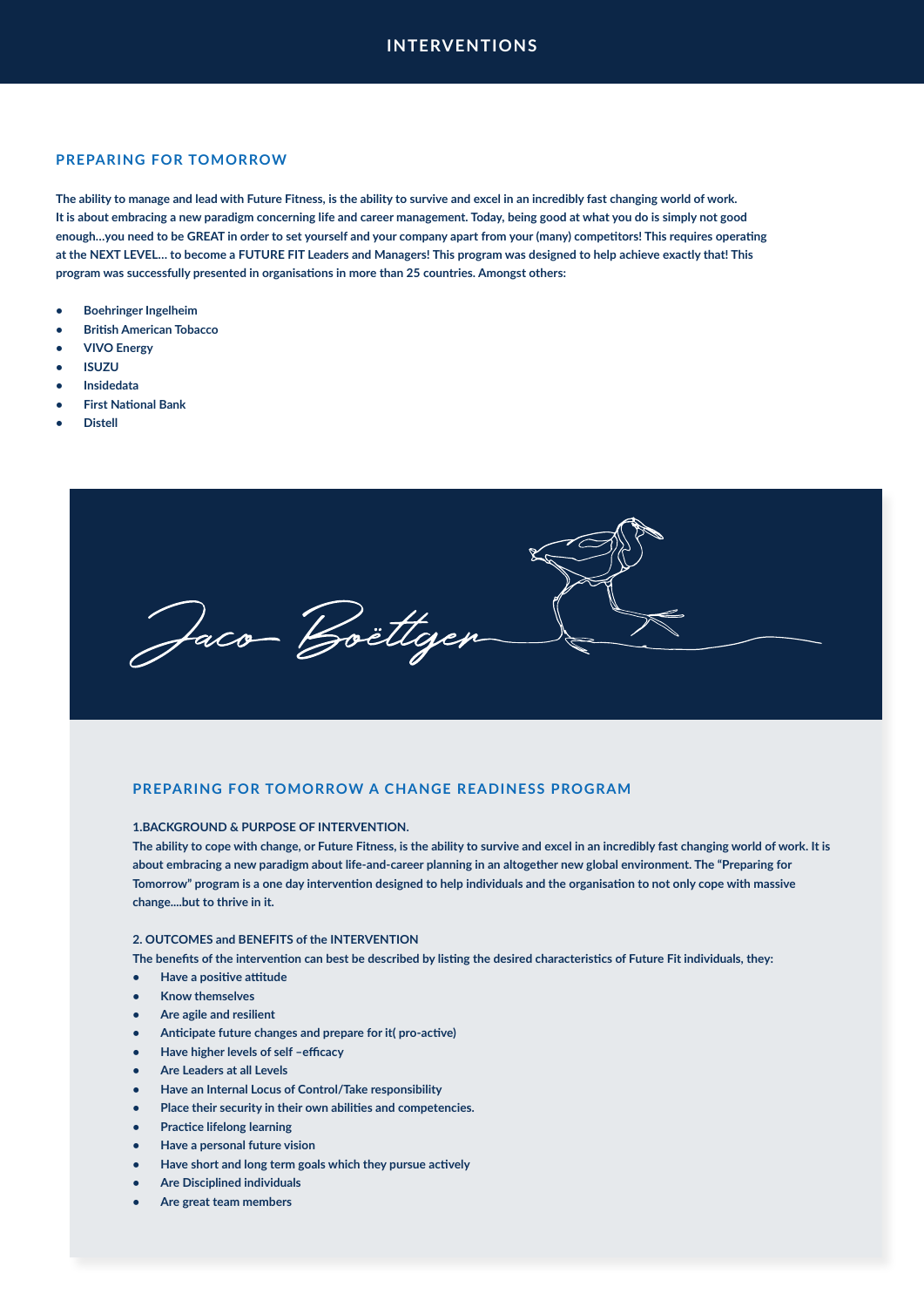Jaco Boëttgen

# **A COURSE IN TRUST FOR LEADERS**

### **1.BACKGROUND & PURPOSE OF INTERVENTION.**

**Neurologists have discovered and confirmed that Social Rejection and physical pain activate the same region in the brain. People that do not feel acknowledged and validated, will actually experience physical pain .After almost 3 decades of working with Multinational Organisations, We are a 100% convinced that the single biggest problem in most Organisations is that TRUST has been broken. Without trust there cannot be any possibility of individual or collective wellbeing. Without a sense of well-being and belonging, there can be no high level Alignment, Attunement, Enthusiasm, Creativity or Agility. Without trust the Organisation has no soul and no FUTURE. It is our contention that leaders are primarily responsible for creating and maintaining trust in organisations. This intervention was designed to empower and enable leader to do just that.**

### **2. OUTCOMES and BENEFITS of the INTERVENTION**

**After the intervention delegates will:** 

- **• Be able to define and understand the concept and importance of trust.**
- **• Understand the concept and effect of "The Trust Deficit " and its impact on people and productivity.**
- **• Become aware of what destroys trust.**
- **• Understand the link between innovation, creativity and trust.**
- **• Understand the importance of Mindfulness in creating trust**
- **• Be able and empowered to build a culture of trust in the organisation with the help of a "Trust Map" and toolkit.**
- **• Have short and long term goals which they pursue actively**





### **The Trust Map**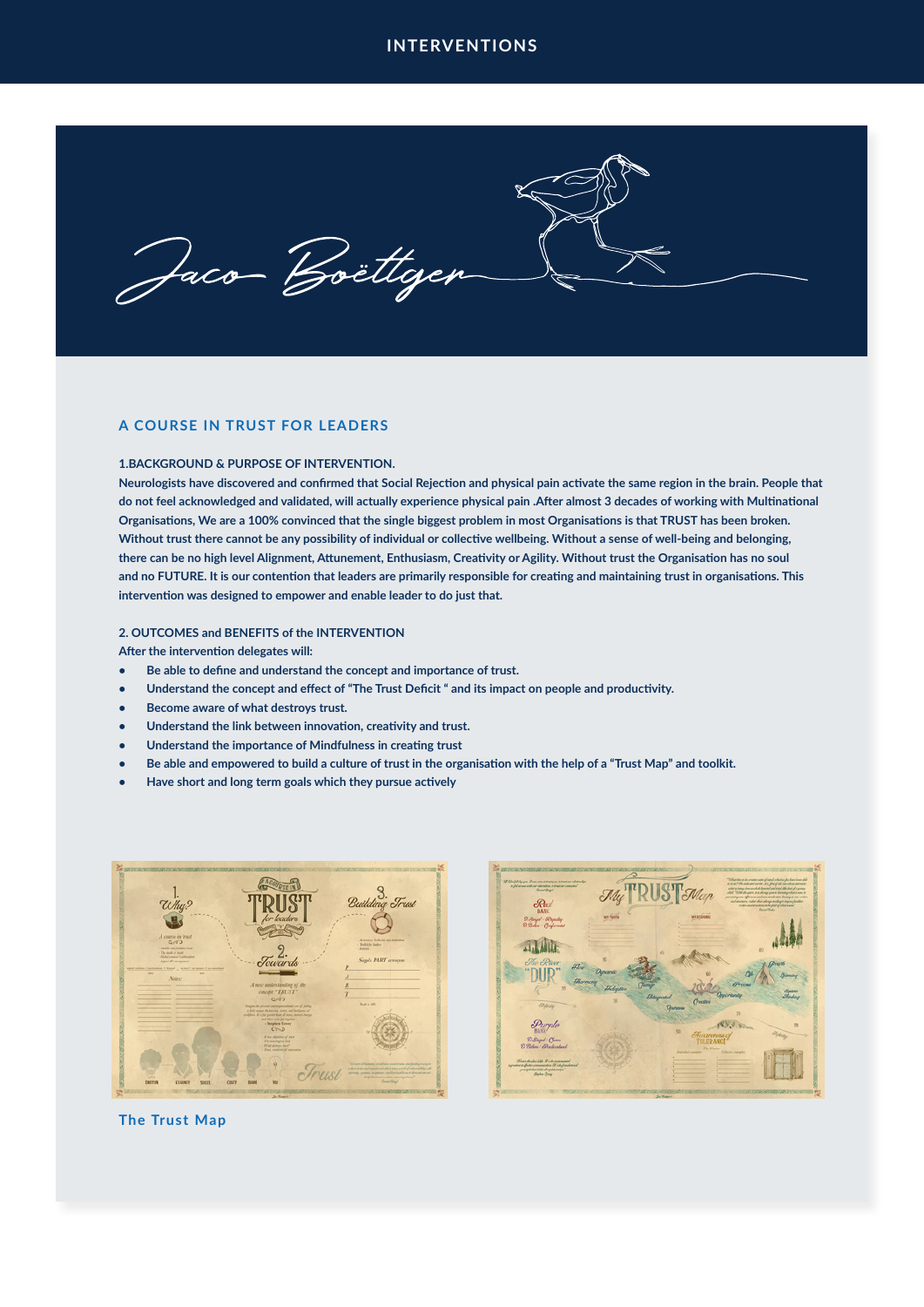Jaco Boëttger

# **REVOLUTIONARY THINKING TECHNIQUES**

### **1.BACKGROUND & PURPOSE OF INTERVENTION.**

**In the book "The Opposable Mind" by Roger Martin ....that Malcolm Gladwell describes as "Brilliant and utterly convincing" ....it is argued that...."In this information-saturated age, where each new bit of data complicates a picture that is already staggeringly complex, integrative thinking may be a necessity if we are ever to find our way past the multiple binds in which we find ourselves. Certainly the business world seems ripe for a new approach to problem solving." Today innovation and creativity is not optional.....it is an absolute necessity for survival in today's ultra competitive Global Economy. Our "Revolutionary Thinking Techniques" intervention was created to address this need in a one day intervention.**

### **2. OUTCOMES and BENEFITS of the INTERVENTION**

**After the Revolutionary Thinking interventions delegates will be able to:**

- **• Understand why we need new ideas to solve new problems**
- **• Understand the brain as a patterning system that is naturally uncreative.**
- **• Understand the incredibly negative impact of conventional wisdom and paradigms on innovation and creativity.**
- **• To identify limiting paradigms in their own personal lives and in business.**
- **• Use the newly acquired skills to unlock classic "Mental Locks".**
- **• Understand and implement integrative and holistic thinking skills in all spheres of life.**
- **• Lead and facilitate practical problem solving skills.**
- **• Become a "thought leader".**